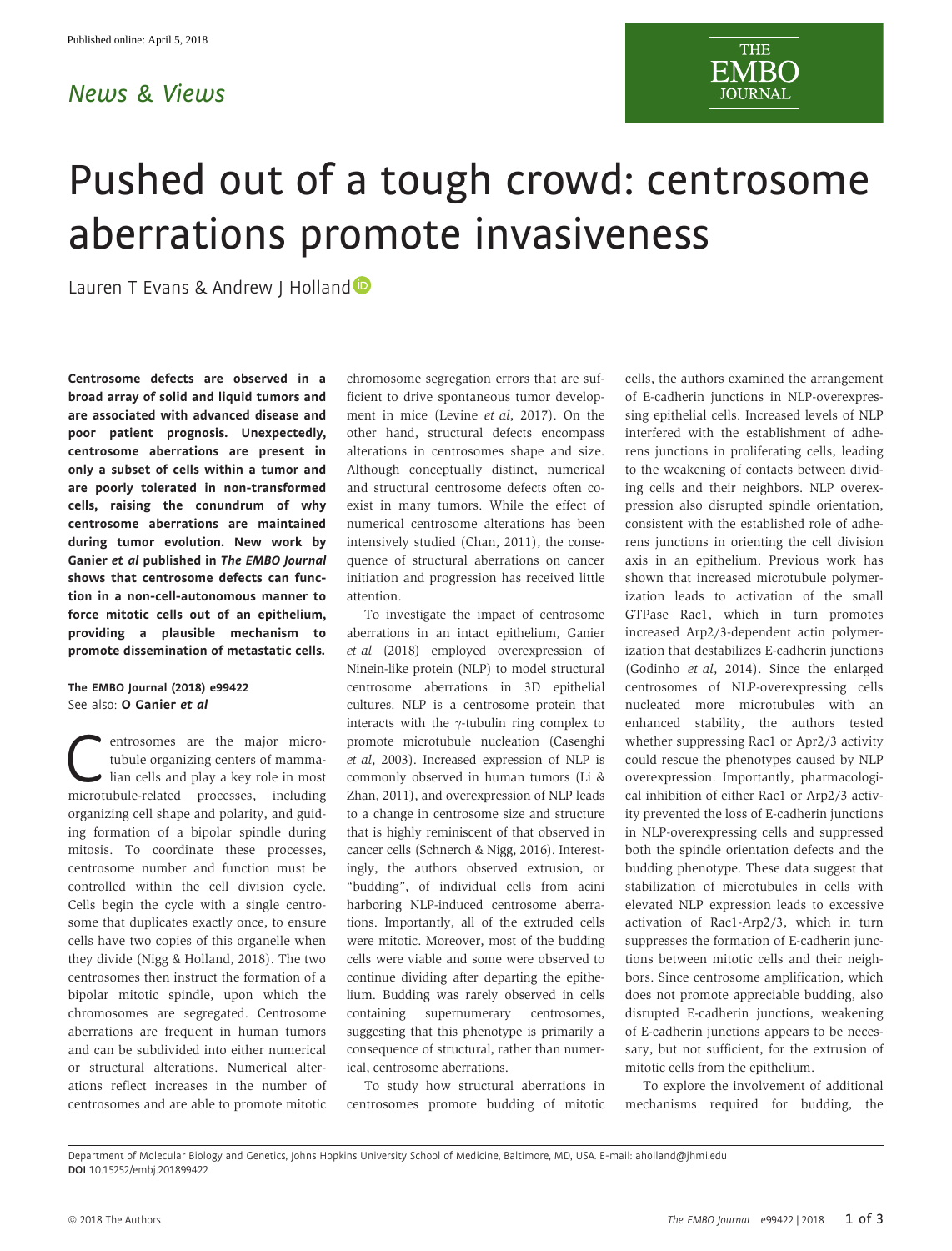authors examined the frequency of cellular extrusion in acini containing different proportions of NLP-overexpressing cells. Surprisingly, the extent of budding within an acinus did not show a linear correlation with the percentage of NLP-overexpressing cells. Rather, extensive budding was only observed when the proportion of NLP-overexpressing cells exceeded ~50%, suggesting that budding requires cooperation between cells within the epithelium. Importantly, cells did not have to overexpress NLP to bud; in fact, the authors observed a preference for non-NLP-overexpressing cells to be excluded from the epithelium. Taken together, this suggests that budding is a noncell-autonomous response to NLP-induced centrosome aberrations.

To investigate the mechanical properties of cells with centrosome aberrations, atomic force microscopy (AFM) was used to measure the stiffness of cells within a confluent monolayer. The authors observed that interphase cells within an epithelium were stiffer than mitotic cells. At first glance, these data appear to contradict previous work that showed cells increase stiffness during mitosis (Stewart et al, 2011). However, these previous measurements were made on isolated, single cells, rather than cells in an epithelium, indicating that stiffness is influenced by cell–cell contact and physical confinement within the epithelium. Importantly, NLP overexpression increased the stiffness of both interphase and mitotic cells. This led the authors to suggest that epithelia containing a critical fraction of NLP-overexpressing cells increase stiffness to a level that is sufficient to selectively squeeze out softer mitotic cells, resulting in budding. Since inhibiting actin polymerization reduced cellular stiffness and blocked budding, the authors propose that budding caused by NLP overexpression requires both E-cadherin loss and increased cellular stiffness (Fig 1). By contrast, centrosome amplification resulted in the nucleation of more dynamic microtubules that did not at the same time increase cell stiffness, explaining why such alteration is insufficient

Figure 1. Structural centrosome aberrations promote cellular extrusion.

Schematic illustration of non-cell-autonomous extrusion and budding of mitotic cells from epithelial layers containing cells with structural centrosome aberrations. See text for detail.